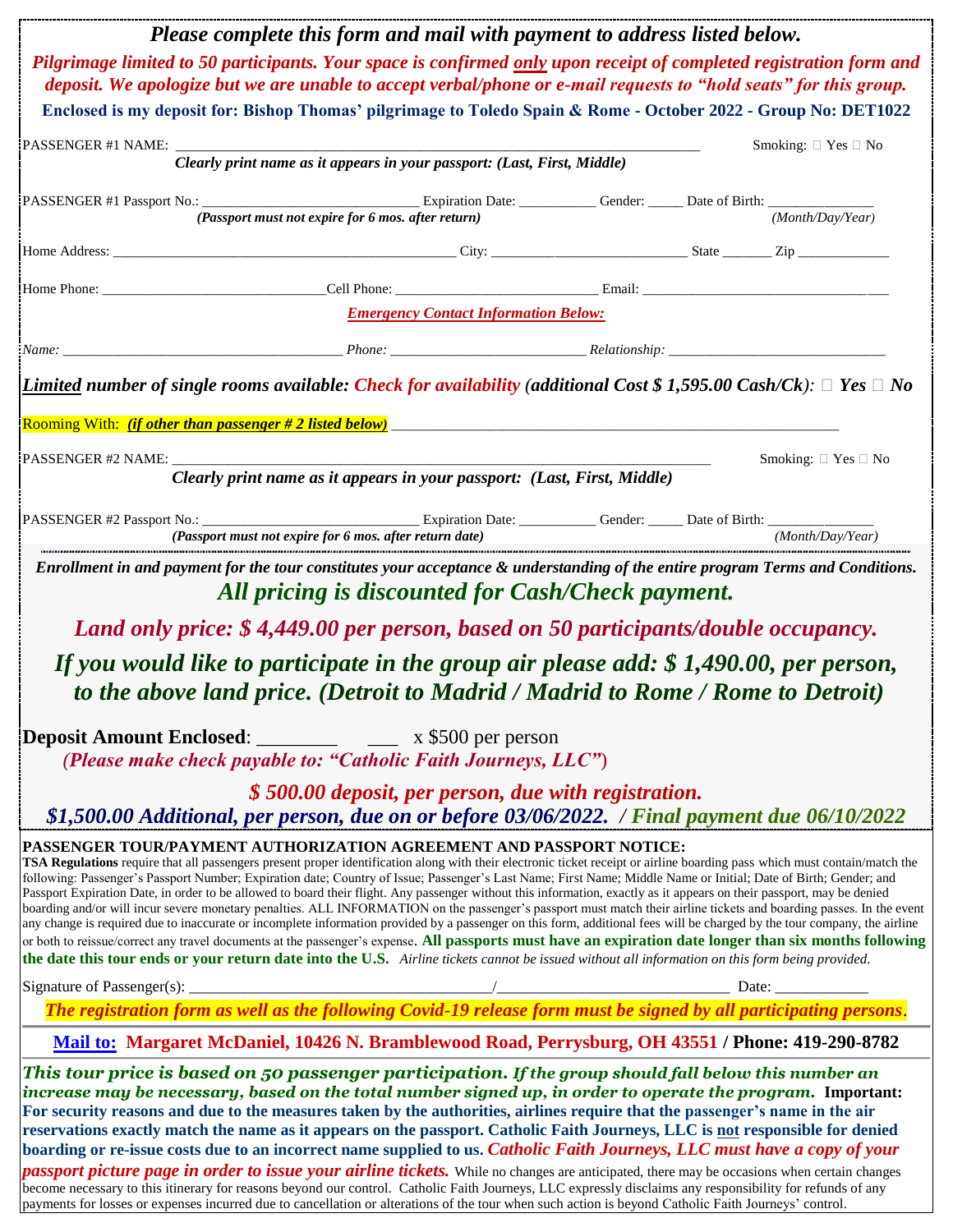#### **TERMS AND CONDITIONS**

**Tour Prices: All prices are based on airfares, land rates and exchange rates in effect at the time of pricing and on group rates of 50 passengers. Tours may depart with less than the required number of passengers, at the discretion of Catholic Faith Journeys, LLC but an additional charge may apply. Passengers will be advised about such surcharges 60 days before departure, unless other specified dated is stated.** 

### *All prices are subject to change without notice prior to departure due to major currency fluctuations, changes in fuel prices and/or unforeseen economic circumstances.*

**Reservations, Deposits and Final Payments:** Please complete the Participant Agreement /Registration form, with full names as they appear on passports, and mail it to us with the required per person deposit. Receipt of your deposit shall act as your agreement and understanding to these terms and conditions. Balance is due 60 days before departure date, unless other specified date is stated. If final payment is received less than 60 days, a late fee will be accessed in the amount of \$50.00 All payments should be made payable to Catholic Faith Journeys, LLC. Late Reservations: If a booking is made within 60 days of departure, full payment plus applicable taxes and optional insurance is due at the time of booking. There will be a \$50.00 late processing fee applicable plus cost of any express or overnight mail services. No personal checks will be accepted with reservations received 30 days or less before departure date. Money

order, bank check, or certified check will be accepted. Travel Documents: A valid passport (valid for six months after the return date of the trip) is required to travel. A Visa is required for US passport holders traveling to some destinations; please contact our office for details. All non-US citizens must contact the appropriate consular office for entry visa requirements pertaining to their trip. In addition non US citizens are responsible for complying with requirements for re-entry into the USA. Catholic Faith Journeys, LLC assumes no responsibility for procurement of passport or visas. Obtaining and carrying these documents is the sole responsibility of passengers. Catholic Faith Journeys, LLC will not be responsible for any delays, damages and/or losses, including missed portions of your trip, due to improper travel documentation.

Final Documents and Tickets: All documents and tickets are only issued upon receipt of final payment and are sent within 2-3 weeks of departure. Documents and tickets are not guaranteed if final payment and booking form are not received on time.

Air from Home City: Some departures may be based on a New York gateway. If this is the case Catholic Faith Journeys, LLC can help arrange air transportation from your home city airport. Catholic Faith Journeys, LLC is not responsible for any penalties incurred on any air tickets not purchased from us, in case of changes in the schedule of the tour. If you are purchasing your own airline tickets, please make sure that your flight time arrives before or the same time as the group air.

Air Changes, Cancellations & Refunds: Airline tickets issued by Catholic Faith Journeys, LLC are highly restrictive and in most instances cannot be reissued, revalidated or exchanged. If a change is possible, a \$75 per person administrative fee, plus any applicable airline change fees, will be assessed once air tickets have been issued. Airline penalties vary depending on carrier. Airline Seat Assignments and Special Services: There is no advance seat selection. Early check-in is necessary to secure seats with travel companions. Seating is solely under control of the airlines. Some airfares used may be eligible for frequent flyer mileage.

#### *Independent Airfare: Passengers booking their own airfare should not do so until group has been confirmed and will operator. Please contact Catholic Faith Journeys, LLC before purchasing any airfare. Catholic Faith Journeys, LLC is not responsible if the group cancels or if changes are made with the group air contract that may or may not coincide with your airfare purchase.*

**Airport Transfers** Those with independent air are responsible for their own transfer from the airport to the hotel upon arrival and from final hotel to airport upon departure.

**Baggage:** Each passenger is allowed one suitcase per person with total maximum dimensions of 62" and a maximum weight of 50 lbs., plus one carry on with maximum

dimensions of 9<sup>"</sup> x 13" x 21". Airlines also have their own baggage restrictions and fees; please check with the air carrier prior to your departure. **All baggage and baggage fees are the passenger's responsibility throughout the tour. Catholic Faith Journeys, LLC is not responsible for loss, theft or damage to your baggage. If a bag is lost or damaged In-flight, the passenger is responsible for notifying the airline directly, before leaving the airport of arrival.** 

Airline Clause: The airlines concerned will not to be held responsible for any act, omission, or event during the time passengers are not aboard their aircraft. The passenger tickets in use by the airline, when issued, shall constitute the sole contract between airline and the purchaser of these tickets and/or passenger. These tours may be sold in connection with the services of any ATC or IATA Airline.

Rooms: Prices shown on the flyer are per person, based on two persons sharing a hotel room or cabin. A limited number of single rooms are available at additional cost. In some cases, when requested, we may be able to find an appropriate roommate for passengers who have booked as a single person. If a roommate is not available, you may have to pay the single room supplement. While single rooms provide privacy they are often smaller than twin bedrooms. Triple rooms may be available in some hotels for family or friends traveling together. There are no discounts for triple rooms.

Medical Conditions: While we endeavor to provide the highest level of service to all our passengers, we cannot guarantee special facilities or assistance for disabled passengers and it is your responsibility to arrange for such assistance as required. Catholic Faith Journeys, LLC is not responsible for any medical conditions that may occur prior, during, or after the tour. Land Only Bookings & Tour Deviations: When Catholic Faith Journeys, LLC packages include airfare the departure city will be noted on the itinerary. Land only bookings will not include arrival and departure transfers. Any deviations from the tour, requested by the client, will be assessed a charge of \$100.00 per person, plus any additional costs the change may incur. **Responsibility:** The tour member understands, and agrees, that he or she has no claim against Catholic Faith Journeys, LLC, and its affiliates, for any delay or damage to or loss of property or baggage or injury to or death of persons due to any neglect or willful act of a direct air carrier, hotel, bus company, transportation company or service company of any kind, or any other person or persons rendering any of the services being offered in connections with these tours. Further, Catholic Faith Journeys, LLC advises that it has no ownership interest whatsoever in any hotel, restaurant, bus company or transportation or service company of any kind outside the USA, nor does it have any employee outside of the USA. You may see the name Catholic Faith Journeys, LLC affixed to motor vehicles, on signs around the hotel or elsewhere. This use of our name is purely for reasons of identification and does not denote ownership, supervision, or control by Catholic Faith Journeys, LLC in any way. Catholic Faith Journeys, LLC, and its overseas representatives reserve the right without notice to change, amend or cancel any part or all of the tour and to make such changes as may be necessary. Catholic Faith Journeys, LLC acts only as an agent in securing hotels, transportation and other travel services from suppliers and in no event shall Catholic Faith Journeys, LLC be liable in the event of any failure by any person or company to render any transportation, lodging or other travel services to be provided on the tour. The acceptance of the initial service to be provided under the tour shall be considered an acceptance by the tour member of these conditions. If there is a difference between the conditions of Catholic Faith Journeys, LLC and those published by suppliers, the conditions of suppliers shall apply. Catholic Faith Journeys, LLC reserves the right to substitute hotel, cruise ships and air carriers of similar quality, and reserves the right to vary the sequence of sightseeing and/ or to re-route the order of cities. In calculating the cost of the trip, Catholic Faith Journeys, LLC has relied on your understanding and consent to these terms and in the absence of this release, the cost of the trip would be higher. A contract is made when your reservation and payment are accepted by Catholic Faith Journeys, LLC and any dispute shall be governed by Ohio law. We reserve the right to decline to accept a person, or remove a person from a tour, if such person presents a significant risk to the health or safety of himself or the group and the person cannot otherwise be reasonably accommodated. **Cancellation Policy and Refunds:** We hope that nothing will prevent you from taking your Catholic Faith Journeys, LLC pilgrimage. However, should you need to cancel, your cancellation must be received in writing, via email, fax or by letter. It will be effective on the date of receipt. If you cancel your tour after you have received your documents and airline tickets, you must return them to Catholic Faith Journeys, LLC before we can process your refund. The following cancellation fees will apply, please contact us for details. *You are responsible for the cost of any non-refundable payments for hotels, land operations and airline tickets that have been issued on your behalf plus the following cancellation charges per person:*

| <b>Days Prior to Departure</b> | <b>Charge</b>    |  |
|--------------------------------|------------------|--|
| 91 or more                     | \$350.00         |  |
| 90 to 61                       | \$700.00         |  |
| $60$ to 46                     | 50% of tour cost |  |
| 45 to 31                       | 75% of tour cost |  |
| 30 to 1 or no show             | No refund        |  |

Once the tours commence, there will be no refunds on missed or unused portions of the tour programs. **Purchase of Travel Insurance is strongly recommended.**

Government issued warnings/advisories: Catholic Faith Journeys, LLC cannot change the cancellation terms or conditions based on the issuance of any warning or advisory issued by the State Department or Center of Disease Control, or the occurrence of any terror, health or other incident in one or more of the places this pilgrimage is scheduled to visit. All cancellation penalties remain in full force and effect. You are encouraged to purchase Travel Insurance to protect your financial investment and any health issues you may have while traveling. If we cancel: We reserve the right to cancel a specific departure date or whole tour due to lack of participation. We will not be liable, however, for costs incurred by you not paid to us, such as visas and passport costs, items of a personal nature, domestic transportation either by ground or air etc. nor will we be liable for any psychological damages, traumas, stress, disappointment, personal and financial loss resulting from our change of departure date or cancellation of a tour. Refunds are not provided for services included, but not used on a trip. Not Included in the Published Price: Port taxes, and items not listed on each program such as meals, beverages and items of personal nature, baggage fees and excess luggage allowance, laundry, room service, travel insurance, passport and visas costs, shore excursions, expenses for additional sightseeing not specified in the itinerary, any incurred medical costs and replacement of items forgotten or stolen while on the tour, and gratuities (a list of suggested tips will be provided with final documents).

Publishing Disclaimer: Catholic Faith Journeys, LLC is not responsible for any typographic or printer's error or omission. Prices on this flyer and on our websites are accurate at the time of printing and are subject to change without notice due to changes in market factors including but not limited to foreign currency and supplier cost fluctuations.

**Photography:** Catholic Faith Journeys, LLC may take photographs or film of its trips and trip participants, and participant grants Catholic Faith Journeys, LLC express permission to do so and for Catholic Faith Journeys, LLC to use such for promotional or commercial use without payment of any fee or royalties.

Important: For security reasons and due to the measures taken by the authorities, airlines require that the passenger's name in the air reservations must exactly match the name as it appears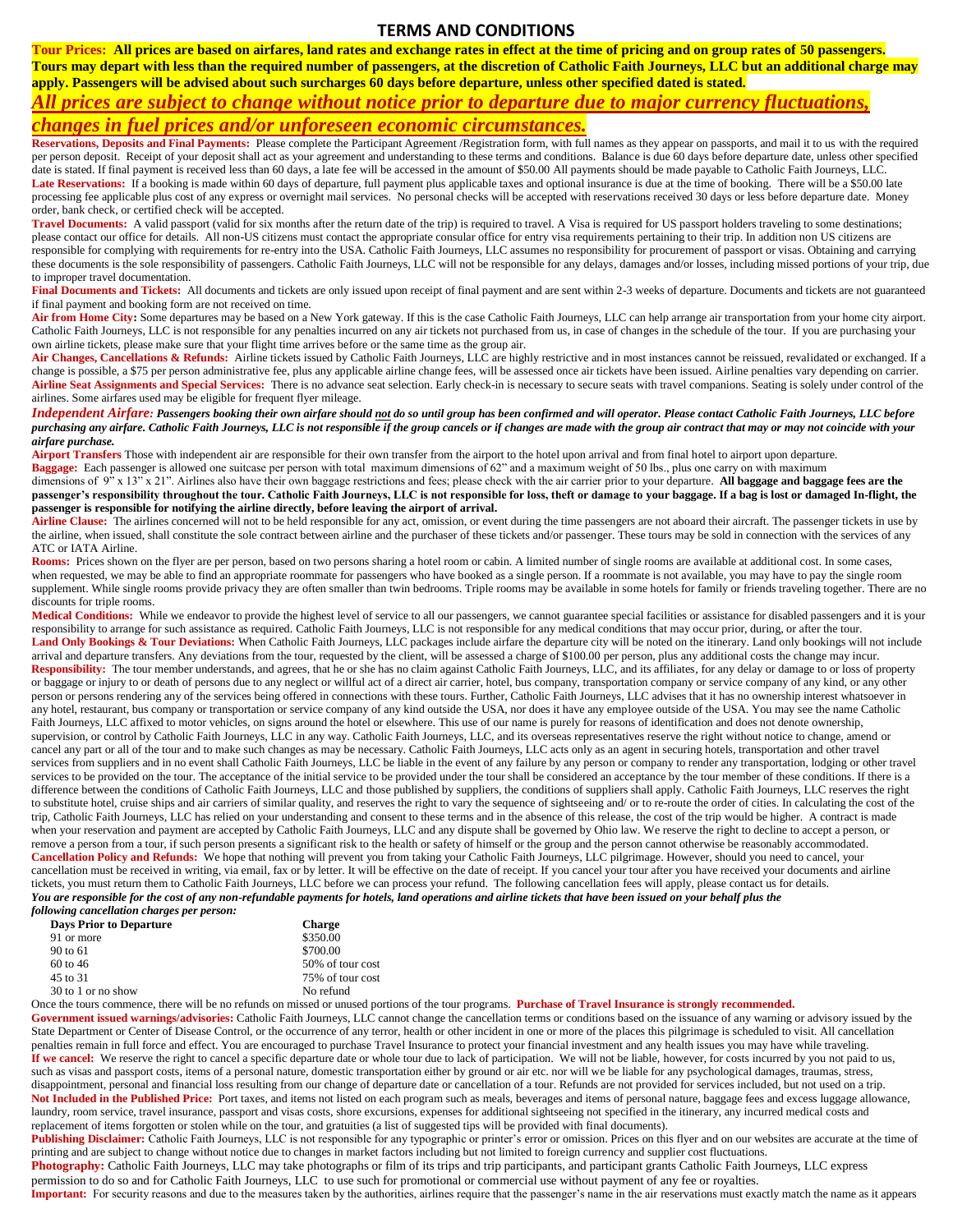#### on the passport. Catholic Faith Journeys, LLC is not responsible for denied boarding or re-issue costs due to an incorrect name supplied to us.

**COVID-19 RELEASE OF LIABILITY:** Guest expressly acknowledges that naturally occurring diseases and viruses (including, but not limited to, the currently widespread COVID-19) may be present and actively occurring in all environments in which your tour will take place as well as other places where the tour takes place such as airports, airplanes, terminals, hotels, restaurants, museums, motor coaches, cars, trains, cruise vessels, boats, ferries and the like. You acknowledge the novel coronavirus, COVID-19, has been declared a worldwide pandemic by the World Health Organization. You acknowledge that COVID-19 has made travel uncertain due to government closures and other travel restrictions. COVID-19 is extremely contagious and is believed to spread mainly from person-to-person contact (however the exact method of spread remains unknown). You also understand that if you are older or have underlying conditions, you may be more prone to serious infection and death due to COVID-19. As a result of the highly infectious nature of this disease, federal, state, and local governments health agencies recommend social distancing, wearing of Personal Protective Equipment "PPE" (including masks), and have, in many locations, prohibited the congregation of groups of people. You acknowledge that exposure to such viruses or disease is an inherent risk of traveling, that cannot be controlled or eliminated by Catholic Faith Journeys and the tour leaders, hosts and organizers.

By booking a trip at this time, you acknowledge the highly contagious nature of COVID-19 and voluntarily assume the risk for yourself and any minors traveling with you, that you or they may be exposed to or infected by COVID-19 by traveling and that such exposure or infection may result in personal injury, illness, permanent disability, and death even if such injuries or losses occur in a manner that is not foreseeable at the time you book your trip.

You acknowledge that due to the uncertainty of travel at this time, your trip may be postponed or cancelled or changes may be made to itineraries due to closures of certain sites or activities, for which there may be no refund. You may also be required to quarantine upon arrival in some locations. You understand that you may become sick before, during, or after the trip and may not be able to travel and such cancellation or interruption will be subject to our cancellation terms, for which we will not be liable.

You agree that due to uncertainty caused by COVID-19, Catholic Faith Journeys has strongly encouraged the purchase of travel protection coverage including cancel for any reason coverage if and when available.

You, for yourself, and any minors traveling with you, and on behalf of your and their heirs, assigns, personal representatives and next of kin, HEREBY RELEASE, INDEMNIFY, AND HOLD HARMLESS Catholic Faith Journeys, LLC., its members. officers, agents, and/or employees, suppliers, Tour Leaders, and other tour members (RELEASES), of from and against any and all claims, damages, demands, losses, and liability arising out of or related in any way, in whole or in part to any POSTPONEMENT, CANCELLATION, CHANGES, INJURY, DISABILITY, DEATH OR ANY OTHER LOSS you may suffer due to exposure, infection, spread, closure, and travel restrictions related to COVID-19, to the fullest extent permitted by law. The terms of this INDEMNIFICATION, HOLD HARMLESS AND RELEASE OF ALL LIABILITY paragraph, shall survive any termination or cancellation of this Contract, whether by operation of law or otherwise.

**HEALTH:** For the safety of our guests, Catholic Faith Journeys reserves the right to request health information prior to travel and to exclude any participants it deems unfit for travel at its sole discretion. It is essential that you see your health care provider before booking your trip and before traveling to make sure that you have taken all necessary health precautions. For up-to-date medical advice we strongly recommend that you visit the Centers for Disease Control and Prevention (CDC) travelers' health page: [www.cdc.gov/travel](https://www.cdc.gov/travel) or for non-US citizens, your country's equivalent.

It is your sole responsibility to secure in a timely manner and/or pay for any and all immunizations, vaccinations, tests, screenings, and health standards that are required to be permitted to fly and for entry into each country or destination. Certain countries have or may have a requirement for foreign visitors to have valid medical insurance and proof of immunization and vaccination on entry. Additionally, Governments may require guests to submit to tracking for health purposes. Catholic Faith Journeys is not responsible or liable in the event that governments impose procedures or restrictions and you fail to comply with these and it is your responsibility to be aware of and comply with the requirements of the destination that you will be traveling to. Failure to submit to governmental requirements with regard to health and safety may result in the guest being denied entry. In such case Catholic Faith Journeys will have no responsibility whatever and will make no refund.

Required inoculations/vaccinations, screenings, or tests, if any, must be recorded by client's health practitioner on a valid vaccination/screening/test certificate which the client must carry for proof of inoculation/vaccination/screening/test where required. Any person who arrives to the destination ill with apparent fever or becomes ill during the tour may be required to be removed from the group and directed to a local medical facility for diagnosis. Only upon written clearance from an accredited medical facility that the guest is able to continue participating in the remaining activities of the tour will that guest be allowed to resume group travel. All costs associated with medical treatment and related expenses such as additional hotel nights the purchase of new airline tickets, or transportation not included in the original itinerary will be the responsibility of the guest.